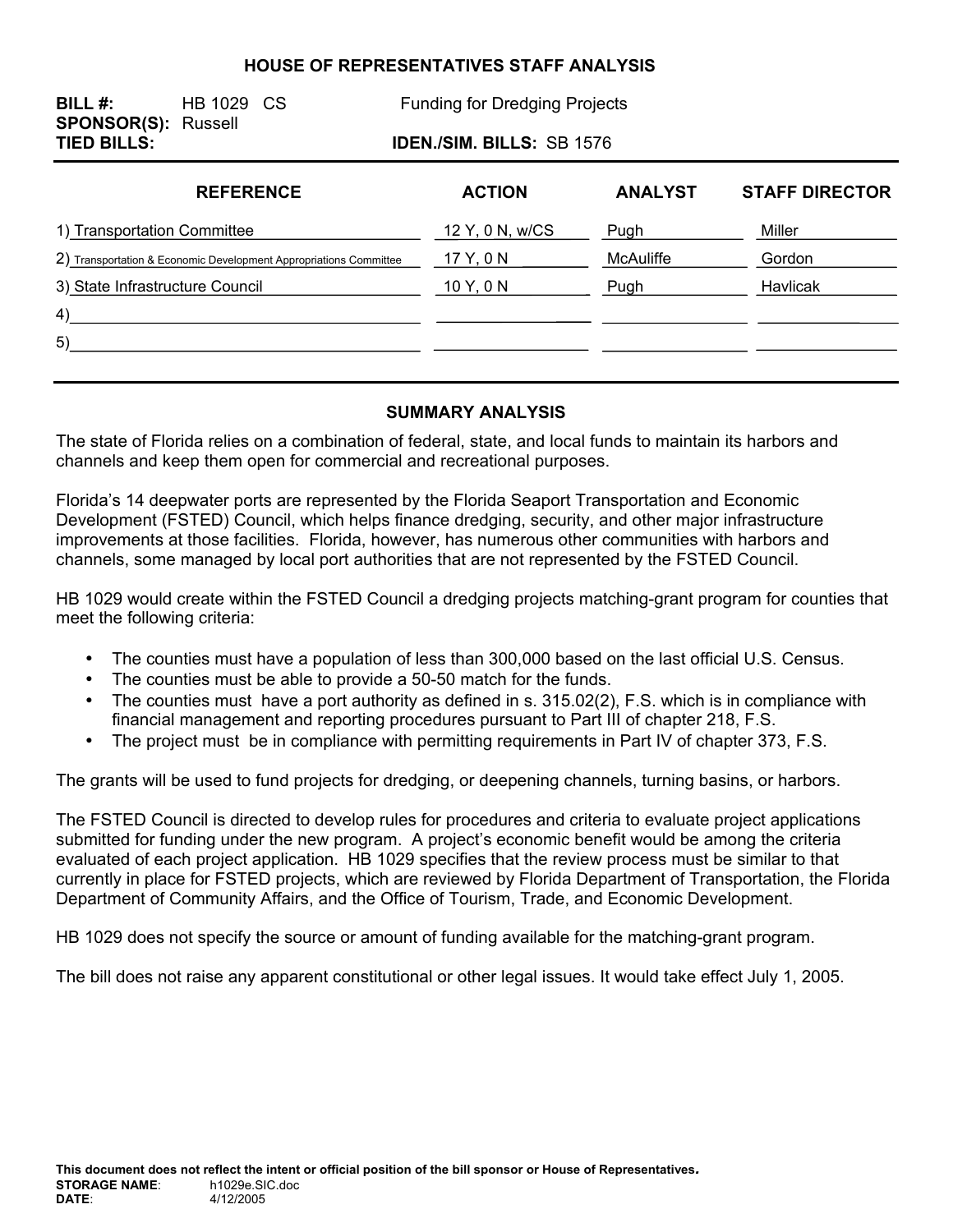## **FULL ANALYSIS**

# **I. SUBSTANTIVE ANALYSIS**

## A. HOUSE PRINCIPLES ANALYSIS:

**Provide limited government:** HB 1029 creates a new program within the FSTED Council to fund, on a 50-50 basis with local port authorities, dredging projects in counties of less than 300,000 population. The bill does not specify the source of funding.

### B. EFFECT OF PROPOSED CHANGES:

#### Current Situation

The state of Florida has 1,197 statute miles of coastline, and relies on a combination of federal, state, and local funds to dredge its harbors and channels to keep them open for commercial and recreational purposes.

On the federal level, the U.S. Army Corps of Engineers works with communities large and small to evaluate, plan, permit, and seek Congressional funding for channel-dredging projects. The Corps coordinates with state environmental agencies on necessary permits and, if necessary, activities to mitigate any adverse environmental impacts the dredging may cause.

Florida has 14 publicly owned, deepwater ports that routinely need some type of dredging. The Florida Seaport Transportation and Economic Development (FSTED) Council assists the ports and their tenants. The council is a public entity created in 1990 pursuant to s. 311.09, F.S. Administratively housed within the Florida Department of Transportation, the FSTED Council consists of the port directors of the 14 seaports and a representative of the Florida Department of Transportation, the Florida Department of Community Affairs, and the Governor's Office of Tourism, Trade and Economic Development.

The FSTED Council's primary responsibility is to finance port transportation projects on a 50-50 matching basis. The FSTED Program requires consistency with local plans and matching funds from each seaport, ensuring that seaport investments are initiated at the local level and driven by a local commitment to meet the seaport's strategic objectives.

Section 311.07(3)(a), F.S., provides that program funds will be used to fund approved projects on a 50- 50 matching basis with any of the deepwater ports that is governed by a public body. Grant funding under the program is limited to specific types of port facilities or port transportation projects, including channel dredging.

FSTED's activities are funded by an annual \$10 million appropriation from the State Transportation Trust Fund; beginning in fiscal year 2005-2006, another \$5 million will be made available to pay for port-related intermodal transportation projects that are part of the state's Strategic Intermodal System. The Legislature also annually appropriates another \$25 million to repay debt service on bonds issued in 1996 and 1999 by the Florida Ports Financing Commission for major port projects selected by FSTED.

Florida has other communities with harbors and channels, some managed by local port authorities that are not represented by the FSTED Council. For example, the Hernando County Port Authority has been attempting since 1996 to obtain permits and funding to dredge the Hernando Beach Channel. The channel has become too shallow in many places for the area's economically significant bait-shrimp fishery to operate, county officials say. In recent months, county and port officials decided to scale back the project in order to reduce environmental mitigation concerns and costs, and has gained the support of the Florida Department of Environmental Protection. The downsized maintenance dredging project, which also will include removing some rocks and straightening some bends in the channel, is estimated to cost \$5 million. The county has set aside approximately \$1.5 million to help pay for the dredging project.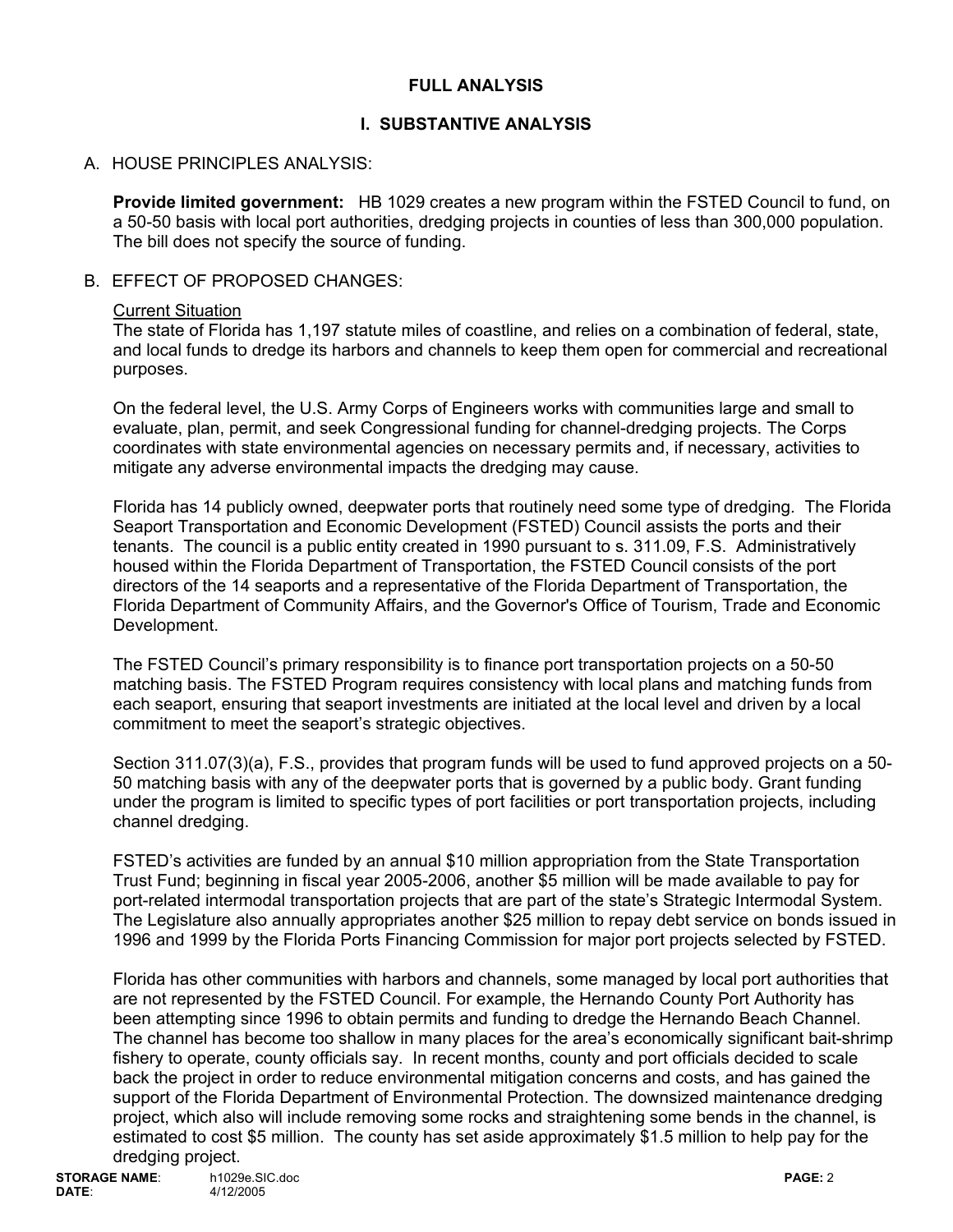### Effect of Proposed Changes

HB 1029 creates within the FSTED Council a program to help fund dredging projects in counties that meet the following criteria:

- The counties must have a population of less than 300,000 based on the last official U.S. Census.
- The counties must be able to provide a 50-50 match for the funds.
- The counties must have a port authority as defined in s. 315.02(02), F.S. which is compliance with financial management and reporting procedures pursuant to Part III of chapter 218, F.S.
- The project must be in compliance with the environmental permitting provisions in Part IV of chapter 373, F.S.

The grants would be used only to fund projects for dredging or deepening channels, turning basins, or harbors.

The FSTED Council is directed to develop rules for procedures and criteria to evaluate project applications submitted for funding under the new program. Among the criteria will be the project's economic benefit. HB 1029 specifies that this review process shall be similar to that currently in place for FSTED projects, which are reviewed by Florida Department of Transportation, the Florida Department of Community Affairs, and the Office of Tourism, Trade, and Economic Development.

There are at least seven legislatively created port authorities in counties with less than 300,000 population: the Calhoun County Port Authority, the Carrabelle Port District, the Hernando County Port Authority, the Levy County Port Authority, the Manatee Port Authority, the Putnam County Port Authority, and the St. Lucie Port and Airport Authority.

HB 1029 would take effect July 1, 2005.

C. SECTION DIRECTORY:

 Section 1: Creates s. 311.115, F.S., to direct the Florida Seaport Transportation and Economic Development Council to develop rules to evaluate applications from eligible county port authorities for dredging projects. Requires a 50-50 match of local funds. Establishes administrative review of applications by the Department of Community Affairs, the Department of Transportation, and the Office of Tourism, Trade, and Economic Development. Specifies use of funds made available for this program.

Section 2: Provides an effective date of July 1, 2005.

## **II. FISCAL ANALYSIS & ECONOMIC IMPACT STATEMENT**

- A. FISCAL IMPACT ON STATE GOVERNMENT:
	- 1. Revenues:

None.

2. Expenditures:

Indeterminate. HB 1029 does not designate a state funding source for the grants to be distributed by the FSTED Council to eligible local port authorities. However, the House budget for fiscal year 2005-2006 includes \$2.5 million in general revenue for the state match.

B. FISCAL IMPACT ON LOCAL GOVERNMENTS: